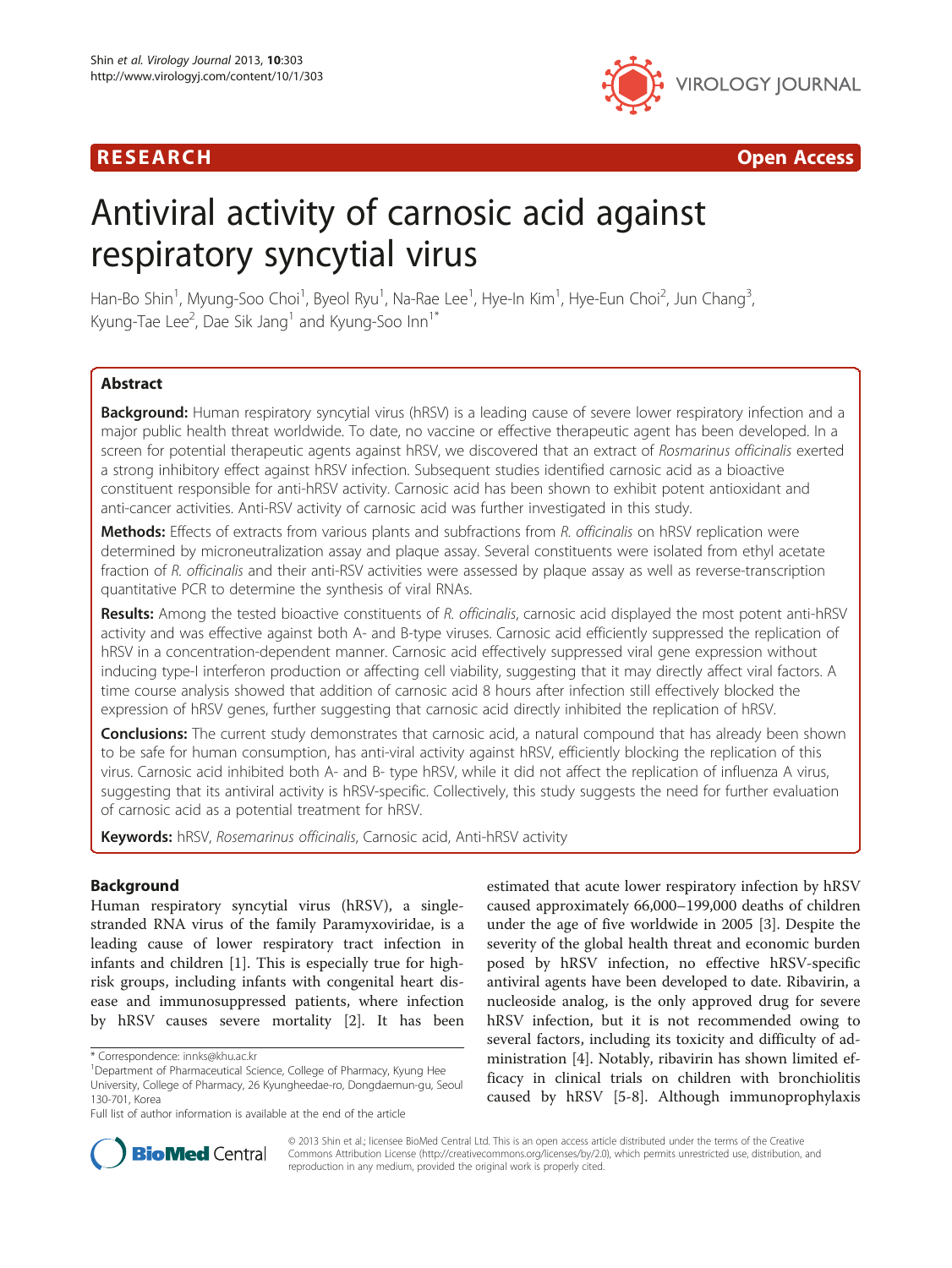<span id="page-1-0"></span>with an hRSV-neutralizing antibody (palivizumab, MedImmune) confers substantial protection against severe hRSV diseases, no licensed vaccine is currently available. Thus, there is an urgent need for the development of effective and safe vaccines and therapeutics. Previous studies showed inhibition of hRSV by several natural compounds, including amentoflavone [\[9\]](#page-9-0); anagyrine, oxymatrine, sophoranol, wogonin, and oroxylin A [\[10\]](#page-9-0); 3 alpha-hydroxy-lup-20(2 9)-ene-23,28-dioic acid and 3-epibetulinic acid 3-O-sulfate [\[11\]](#page-9-0); and cimicifugin [\[12\]](#page-9-0).

Extract from Rosmarinus officinalis (Rosemary) has been known to possess strong antioxidant activity and widely used for food preservation [\[13](#page-9-0)]. In traditional medicine, R. officinalis has been used to treat various conditions [\[14](#page-9-0)]. In addition, R. officinalis has been used as a traditional medicine to treat various infectious diseases, and its antimicrobial effect against various bateria has been proved by several studies [\[15-17](#page-9-0)]. Among its constituents, carnosic acid (CAS #3650-09-7), a benzenediol abietane diterpene and its degradation product carnosol are well known antioxidative compounds [[18\]](#page-9-0). In addition to its antioxidant activity, carnosic acid exerts growth-inhibitory effects on breast cancer cells [[19\]](#page-9-0), ovarian cancer cells [[20\]](#page-9-0), and prostate cancer cells [\[21](#page-9-0)] by inducing apoptosis. Carnosic acid also possesses anti-bacterial, anti-inflammatory and neuroprotective activities [[22-24](#page-9-0)]. Although carnosic acid has been shown to inhibit human immunodeficiency virus (HIV) protease activity [[25](#page-9-0)], little is known about the antiviral actions of carnosic acid.

In this study, we found that carnosic acid from R. officinalis was capable of inhibiting hRSV infection and replication, suggesting its potential therapeutic and prophylactic use against hRSV infection.

#### Results and discussion

#### R. Officinalis extract inhibits the replication of hRSV

In order to identify natural antiviral agents against hRSV, we screened MeOH extracts of a variety of plants for anti-hRSV activities using a microneutralization assay. Among tested samples, extracts from Ailanthus altissima, Cynanchum atratum, and R. officinalis displayed concentration-dependent inhibition of the expression of F protein in hRSV-infected cells (Figure 1A). To confirm the anti-hRSV activities of the extracts, we determined their effects on the production of hRSV from infected cells. A549 cells in media containing 20 μg/ml of each extract were infected with hRSV A2 virus at an MOI (multiplicity of infection) of 0.5 for 3 days, followed by an analysis of virus production by plaque assay. As shown in Figure 1B, treatment with R. officinalis extract reduced virus production by approximately a 66-fold compared to vehicle treatment, whereas treatment with A. altissima extract resulted in approximately a 2.2-fold reduction and C. atratum extract had no significant effect. These results suggest that some components of R. officinalis possess anti-hRSV activity. Thus, R. officinalis extract was used in subsequent experiments designed to isolate anti-hRSV compound(s).

#### Isolation of compounds from R. officinalis

n-Hexane-soluble, EtOAc-soluble, BuOH-soluble, and water-soluble fractions were extracted from the total EtOH extract of R. officinalis as described in Materials and Methods. Fractions capable of inhibiting hRSV replication were identified by testing their effects on hRSV replication using a microneutralization assay. As depicted in Figure [2](#page-2-0)A, the EtOAc-extracted fraction displayed anti-hRSV activity comparable to that of the total EtOH extract of R.



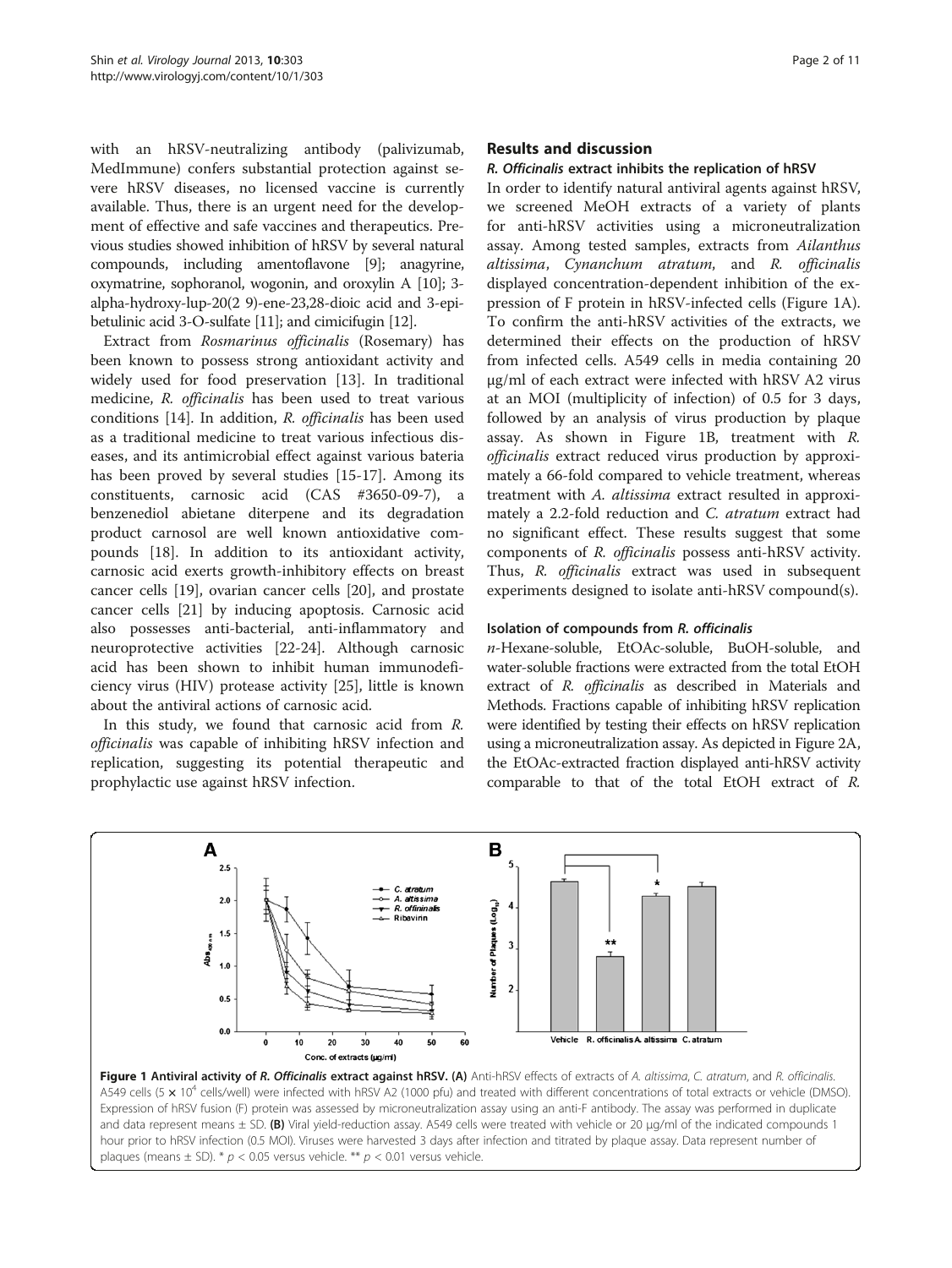officinalis, suggesting the existence of hRSV-inhibiting compounds in the EtOAc faction. To identify the molecule responsible for the inhibitory activity, we further purified the EtOAc-soluble extract by column chromatography on silica gel, eluting with n-hexane−EtOAc−MeOH (7:3:0 ↓ 0:1:0 ↓ 0:9:1 ↓ 0:4:1 v/v; final stage, MeOH 100%) to yield seven fractions (F01−F07). Fraction F02 was chromatographed over reversed-phase silica gel (MeOH–H<sub>2</sub>O gradient from 4:1 to 19:1,  $v/v$ ) to give carnosic acid and betulinic acid. Ursolic acid and oleanolic acid were obtained from fraction F03 by reversed-phase column chromatography, eluting with MeOH–H<sub>2</sub>O (19:1, v/v). Fraction F07 was chromatographed over reversed-phase silica gel to give rosmarinic acid. Chemical structures of isolated compounds are shown in Figure 2B.

## Identification of carnosic acid as the compound responsible for anti-hRSV activity

To identify the compound capable of inhibiting hRSV replication, we assessed the anti-hRSV activities of

isolated compounds by RT-qPCR using primers specific for SH and NS2 proteins of hRSV. Among tested compounds, carnosic acid exerted the strongest inhibition of viral RNA synthesis (Figure [3](#page-3-0)A). It is known that R. officinalis contains carnosol, which has a chemical structure very similar to that of carnosic acid. Thus, we compared the inhibitory activity of carnosic acid with that of carnosol. Interestingly, carnosol did not show any significant inhibitory activity against hRSV (Figure [3B](#page-3-0)). In addition, catechol failed to suppress hRSV RNA synthesis, suggesting that the carboxylic acid moiety of carnosic acid might be crucial for its anti-hRSV activity (Figure [3B](#page-3-0)).

### Effect of carnosic acid on interferon production upon hRSV infection

Type-I and type-III interferons play crucial role in antiviral immune responses against hRSV. hRSV antagonize the induction of interferons and their actions to escape from immune surveillance using nonstructural (NS) proteins, NS1 and NS2 [[26-29\]](#page-9-0). Thus, we tested the possibility that

<span id="page-2-0"></span>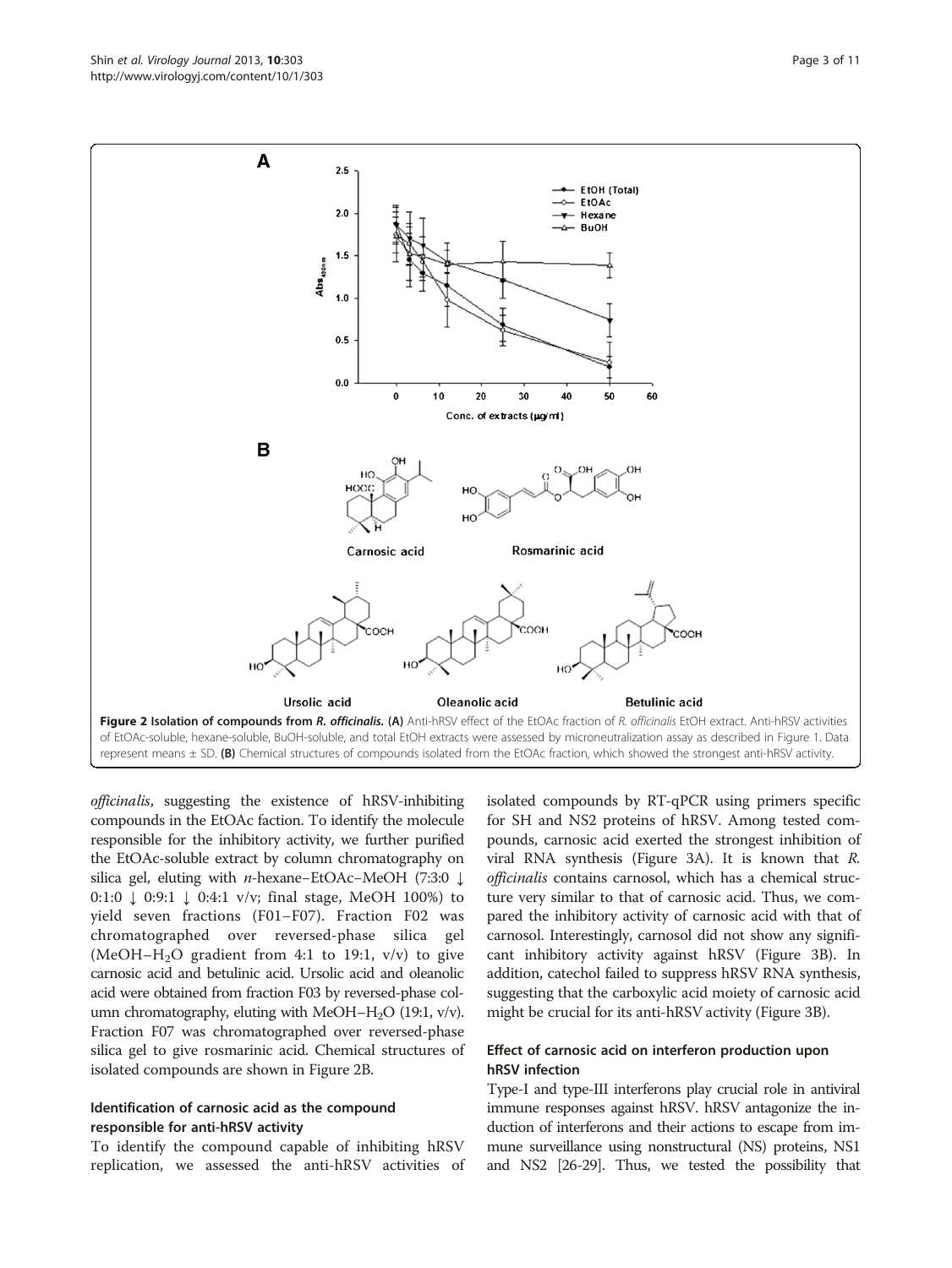<span id="page-3-0"></span>

treatment of carnosic acid induces interferons and subsequently suppresses the replication of hRSV. None of the tested compounds upregulated the production of interferonβ or interferon-λ during hRSV infection, suggesting that the inhibitory activity of carnosic acid was not due to the induction of interferon (Figure 4A, B). In fact, the production of interferon-β and interferon-λ in carnosic acid-treated cells was actually much lower than that in vehicle-treated cells after virus infection, possibly due to the low level of hRSV infection or replication. Treatment of carnosic acid without virus infection did not induce interferon- β, while Sendai virus induced high level of interferon-β mRNA (Figure 4C).

#### Analysis of cytotoxic activity of carnosic acid

To rule out the possibility that nonspecific cytotoxicity of carnosic acid could affect hRSV replication, we examined the cytotoxicity of carnosic acid by MTT assay. Carnosic acid did not show any significant cytotoxicity at the concentrations used for antiviral assays (Figure [5A](#page-4-0)). The 50% cytotoxic concentration of carnosic acid was 130.8 μg/ml. Effect of carnosic acid on cell viability was further examined by trypan blue exclusion assay and apoptosis analysis. As shown in Figure [5B](#page-4-0), cells treated with 50 μg/ml of carnosic acid for 24 hours did not show any significant decrease in cell viability. The percentage of viable cells was slightly lowered from 75% to 67 and 62% by the treatment of 50 μg/ml and 100 μg/ml of carnosic acid for 48 hours, respectively. Similarly, the treatment of carnosic acid (20 μg/ml) for 24 hours did not induce apoptotic cell death of A549 cells. Annexin V-positive apoptotic cells were slightly increased from 2.2% to 5.28% by the treatment of carnosic acid for 48 hours (Figure [5C](#page-4-0)). Thus, we concluded that carnosic acid does not induce severe cell cytotoxicity at the concentration lower than 50

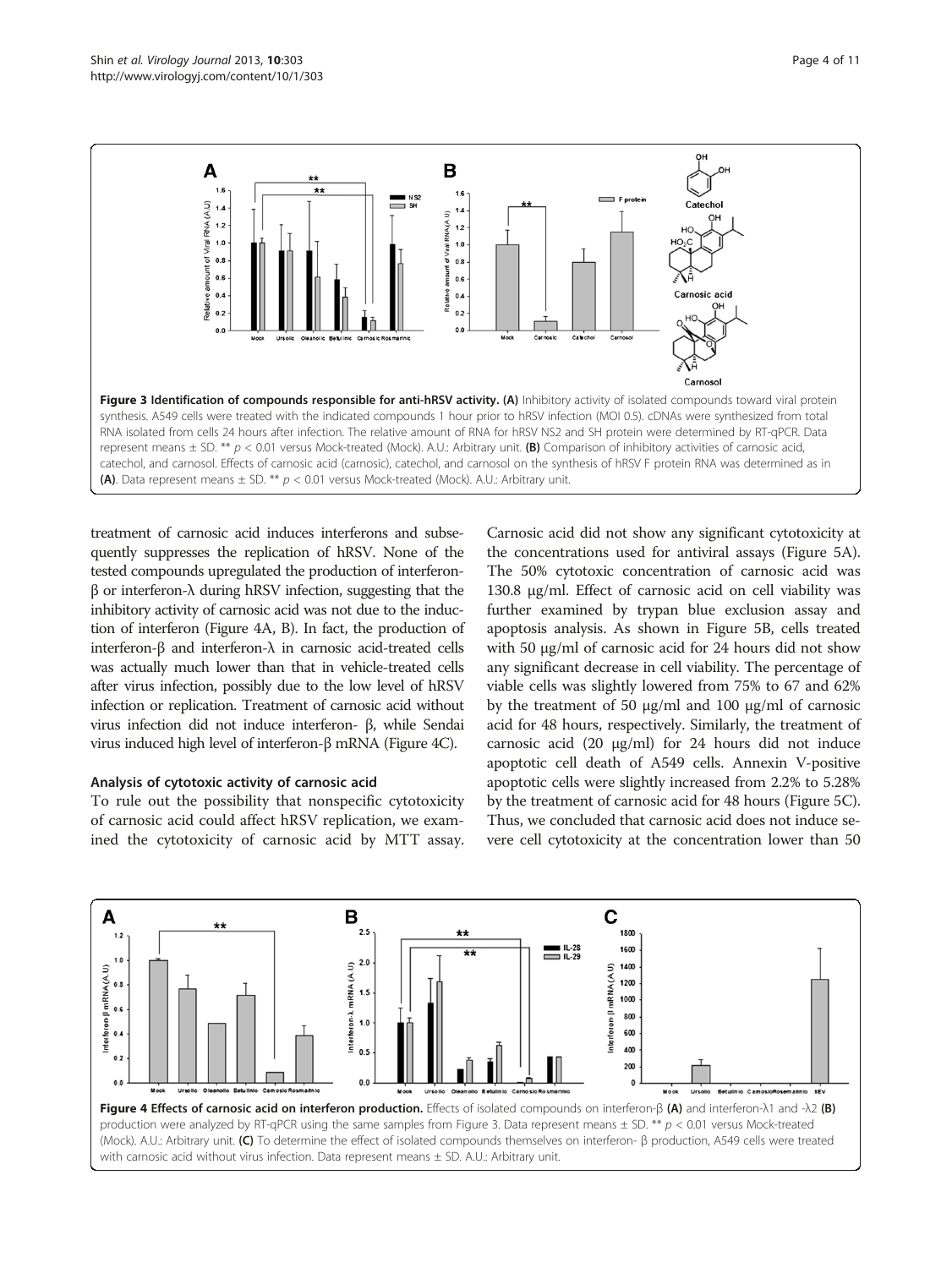<span id="page-4-0"></span>

μg/ml and the antiviral activity of carnosic acid is not due to the non-specific cell cytotoxicity of carnosic acid.

#### Assessment of the anti-hRSV activity of carnosic acid

In experiments using A549 cells and HEp-2 cells, transcription of F, NS2 and SH proteins of hRSV A2 was reduced by treatment with carnosic acid in a concentration-dependent manner (Figure [6](#page-5-0)A, B). Estimated average half-maximal inhibitory concentration  $(IC_{50})$  values of carnosic acid for RNA synthesis of viral proteins (F, NS2, and SH protein) in A549 cells and HEp-2 cells were 19.58 μM  $(6.51 \text{ µg/ml})$ and 20.19 μM (6.71 μg/ml), respectively. Effect of carnosic acid on the replication of influenza virus A was tested to examine whether antiviral activity of carnosic acid is hRSV specific or not. Unlike hRSV, viral RNA synthesis from influenza A virus infected A549 cells was not inhibited by the treatment of carnosic acid, indicating that carnosic acid specifically inhibits hRSV replication (Figure [6C](#page-5-0)). In addition, this result support that antiviral activity of carnosic acid is not due to the nonspecific effect on host cells. The anti-hRSV activity of carnosic acid was further confirmed by virus yield-reduction assay. Two days after

infection, treatment with 20 μg/ml (60 μM) or 50 μg/ml (150 μM) of carnosic acid reduced virus progeny production by 26-fold and 1160-fold, respectively (Figure [6](#page-5-0)D). No viruses were detected in cells treated with 50 μg/ml (150 μM) of carnosic acid 4 days after infection (Figure [6](#page-5-0)D), confirming the inhibitory activity of carnosic acid against hRSV. Carnosic acid also significantly inhibited NS2 and G protein RNA synthesis of a hRSV B-type clinical isolate (hRSV B/KR), indicating that carnosic acid can suppress both A- and B-type hRSV (Figure [7](#page-5-0)A and B).

## Inhibition of hRSV replication and infection by carnosic acid To understand the mechanism of hRSV inhibition by carnosic acid, we investigated the kinetics of carnosic acid-mediated inhibition of hRSV RNA synthesis. Pretreatment of cells with carnosic acid 3 hours prior to infection inhibited hRSV RNA synthesis by approximately 80%, based on quantitative determination of RNA for F and NS2 protein. Treatment with carnosic acid 4 hours after infection inhibited synthesis of RNA for F and NS2 protein to a similar degree (~80%) as pretreatment (Figure [8](#page-6-0)A). Post-treatment with carnosic acid 8 and 12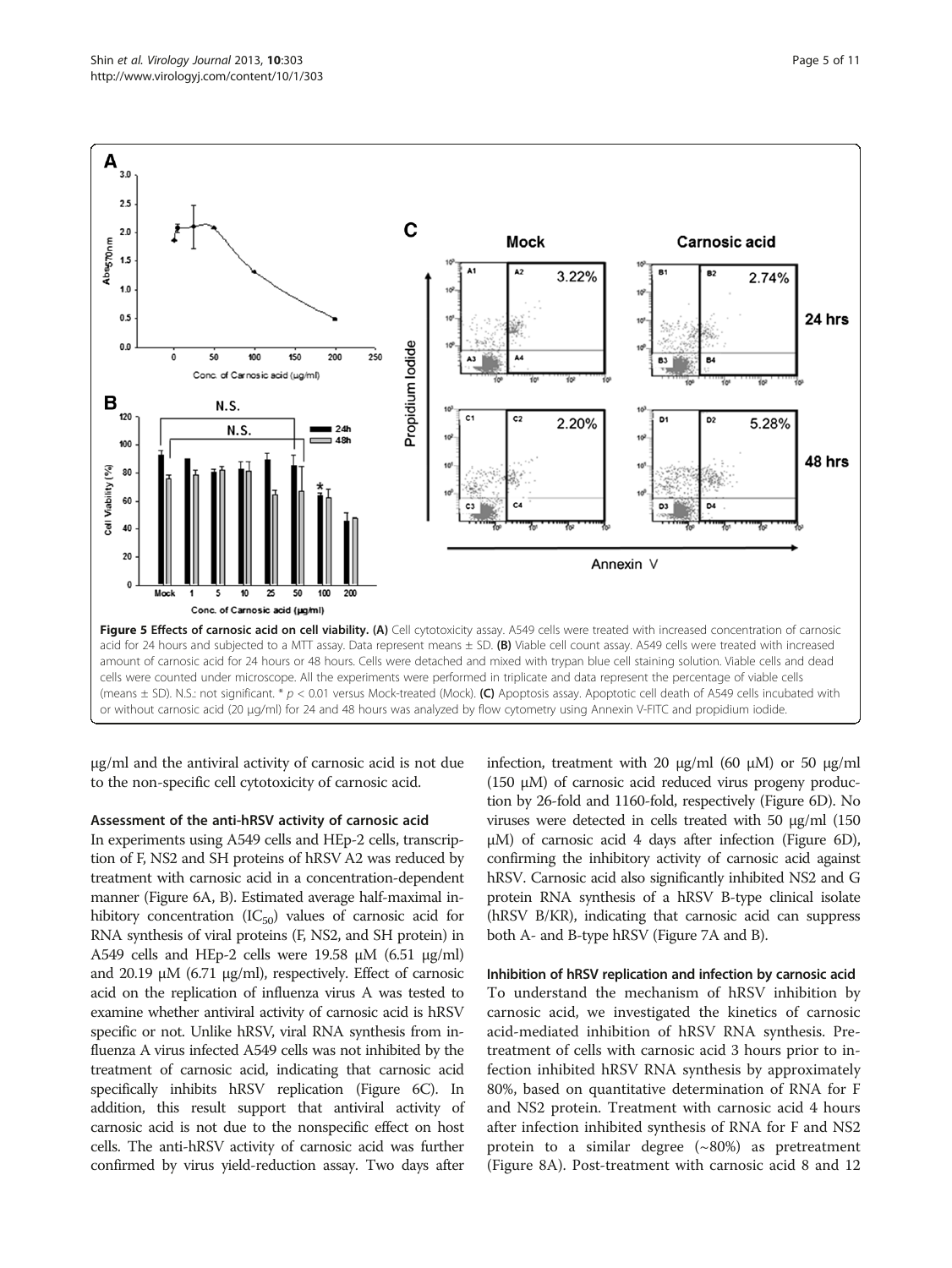<span id="page-5-0"></span>



virus were analyzed by RT-qPCR. A549 cells were treated with carnosic acid 1 hour prior to infection. Twelve and twenty-four hours after virus infection, RNA levels of each viral protein were quantified by RT-qPCR using type-specific primers. NS2-specific primers (A) and G protein-specific primers (B) are used to assay antiviral activity against hRSV B/KR. All the experiments were performed in triplicate and data represent means  $\pm$  SD.  $* p < 0.01$  versus Mock-treated (Mock). A.U.: Arbitrary unit.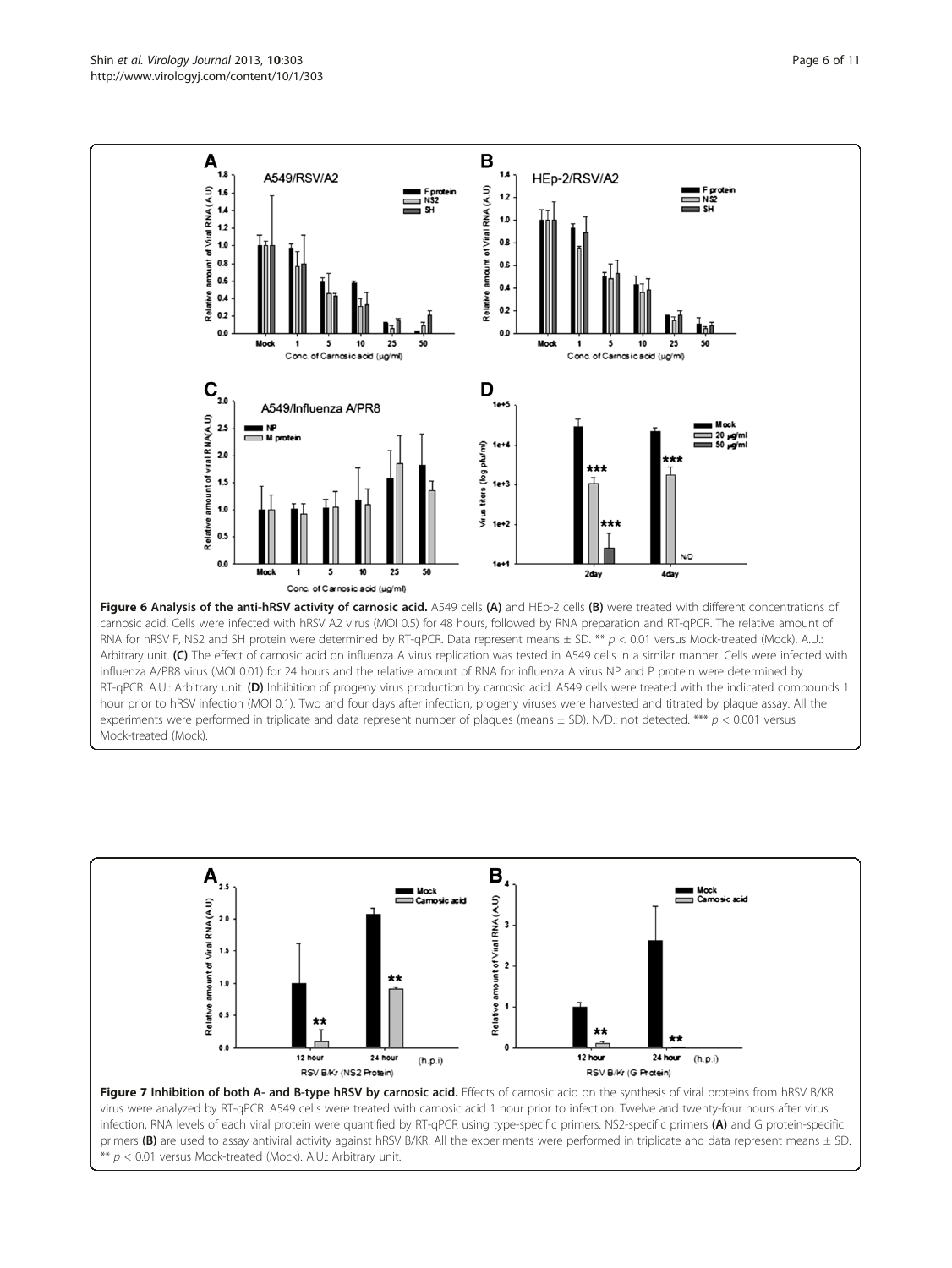<span id="page-6-0"></span>

hours after infection still inhibited F protein RNA synthesis by about 70% and 50%, respectively (Figure 8A). Although these results suggest that carnosic acid inhibits hRSV replication, we also tested whether carnosic acid affected the initial infection of hRSV. We first treated A549 cells with 10 μg/ml of carnosic acid for 1 hour. Cells were then infected with hRSV for 1 hour and, after extensive washing with PBS, were further incubated with fresh medium with or without carnosic acid. In accord with our previous data, hRSV RNA synthesis in cells cultured in medium containing carnosic acid (Car++) was less than 10% of that in cells treated with vehicle (Car-). Moreover, treatment with carnosic acid only during the infection process (Car+) resulted in a 50% reduction of hRSV RNA synthesis, indicating that carnosic acid may also inhibit hRSV infection (Figure 8B). Viral RNA synthesis in cells infected with hRSV without carnosic acid (Car-) was similar to that in cells that had never been treated with carnosic acid (Con), confirming that the inhibition is not due to a change in cell physiology, such as altered interferon production or receptor expression.

In this study, we have shown that carnosic acid effectively suppresses hRSV replication. Carnosic acid showed similar suppressive effect against both A- and B-type hRSV, while it did not inhibit influenza A virus replication. Since carnosic acid did not induce significant cell death and interferon production at the used concentration, it is not likely that the inhibitory effect is due to the effect on host cells. Failure to suppress influenza A virus also support that notion. Moreover, carnosol, which has similar structure and possesses antioxidative activity, was unable to inhibit hRSV RNA synthesis. It suggests that the suppressive effect of carnosic acid is not due to the antioxidative activity of carnosic acid. Although the mechanism by which carnosic acid inhibit the replication of hRSV is unclear, it is likely that it affect viral factors such as viral proteins. In our study, we have shown that the levels of viral RNAs were significantly lowered by the treatment of carnosic acid on infected cells by using primers complementary to F, SH, NS2 and G proteins. Since carnosic acid is unable to inhibit the replication of influenza A virus, which also use negative sense ssRNA as their genome, it is not likely carnosic acid inhibits hRSV by directly interacting with viral RNAs. Given that carnosic acid inhibits hRSV replication by affecting viral proteins, one possible mechanism is carnosic acid act as an inhibitor of viral RNA synthesis by affecting viral proteins, which are related to viral RNA synthesis. For example, carnosic acid may directly affect RNA polymerase activity of hRSV L protein or cofactor P protein to suppress hRSV RNA synthesis. Targeting M2 protein by carnosic acid also can be a possible hypothesis, since M2 protein of hRSV has been known to be important for efficient transcription of viral mRNAs [\[30](#page-9-0)]. Time-of-addition study results suggest that carnosic acid also affect the initial infection step. Thus, it can be postulated that carnosic acid may play an additional different role in inhibiting hRSV by interacting viral surface proteins such as F, G and SH proteins. Further investigations such as isolation of resistant mutant viruses or identification of viral proteins which interact with carnosic acid will reveal the more specific mechanism of inhibition.

## Conclusion

The use of ribavirin for the treatment for hRSV infection is limited by its toxicity and limited efficacy; thus, there is an urgent need for the development of new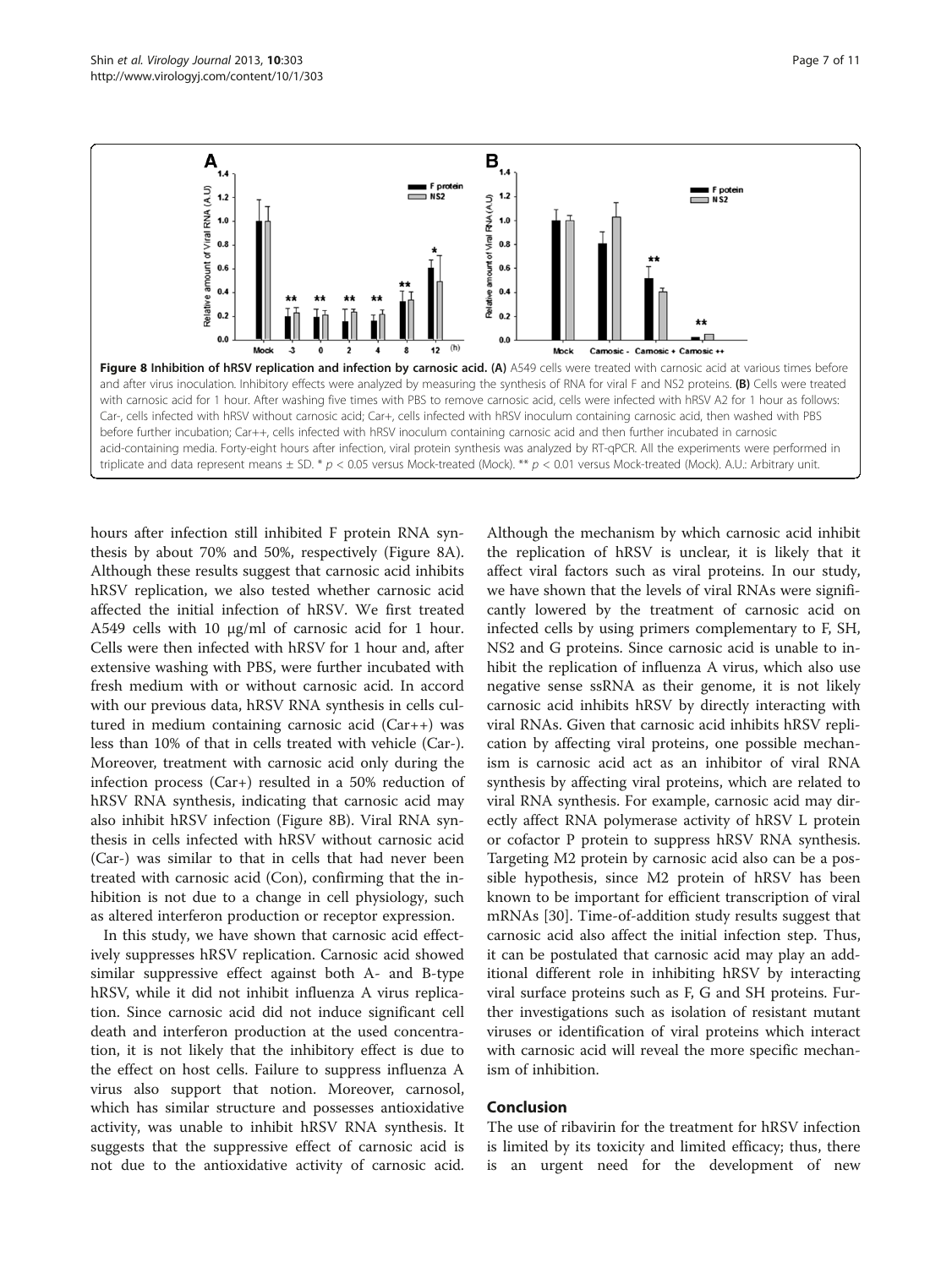therapeutic agents against hRSV. The current study demonstrates that carnosic acid, which has been used as a preservative and antioxidant in food, effectively inhibits the replication of hRSV. Carnosic acid not only reduced viral RNA synthesis, it also inhibited the initial infection of hRSV. Consequently, hRSV progeny virus production was greatly reduced by carnosic acid treatment. Since treatment with carnosic acid both pre- and post-exposure suppressed the replication of hRSV, this compound might be a potential prophylactic and therapeutic agent against hRSV infection.

## Material and methods

#### Cells and viruses

The human larynx carcinoma cell line HEp-2 (CCL-23) and human adenocarcinoma alveolar basal epithelial cell line A549 were maintained in Dulbecco's modified Eagle's medium (DMEM) containing 10% fetal bovine serum (FBS) and penicillin/streptomycin (100 U/mL). hRSV A2 and hRSV KR/B (subgroup B) were described elsewhere [[31](#page-9-0)]. Viruses were propagated by infecting HEp-2 cell monolayers with a previously prepared smallscale isolate stock at a multiplicity of infection (MOI) of 0.01. Viruses were harvested when cytopathic effects were greater than 60% and were titrated by plaque assay as described previously [[32\]](#page-9-0). Influenza A/Puerto Rico/8/ 1934 virus was propagated in specific pathogen-free embryonated eggs as described previously [[33\]](#page-10-0).

#### Plant materials

The rosemary plant (*Rosmarinus officinalis L*.) and other plants used in this study were purchased from a local market at Seoul. A voucher specimen (No. 2012- ROOF01) has been deposited in the Laboratory of Natural Product Medicine, College of Pharmacy, Kyung Hee University.

## Screening of plant extracts for anti-hRSV activity by microneutralization assay

Plant extracts were initially screened using microneutralization assays, as described previously [\[34](#page-10-0)]. Briefly, methanol (MeOH) extracts of each plant were dissolved in DMSO and serially diluted with Phosphate buffered saline (PBS). MeOH extracts (20  $\mu$ g/ml) of each plant were added to HEp-2 cells (5  $\times$  10<sup>4</sup>) cells/well) together with 1000 plaque-forming units (pfu) of hRSV A2 virus. Final concentration of DMSO was 2% in all samples. Three days after infection, cells were fixed with 3.7% formaldehyde. After blocking with 5% skim milk, the expression of hRSV fusion (F) protein was assessed by enzyme-linked immune sorbent assay (ELISA) using mouse anti-F monoclonal antibody (Sino Biological) and horseradish peroxidase (HRP)-conjugated anti-mouse IgG.

#### Extraction and isolation of compounds

Air-dried, powdered aerial parts of R. officinalis (12.5 g) were extracted three times with 70% ethanol (EtOH) by maceration. The extracts were combined and concentrated in vacuo at 40°C to give a 70% EtOH extract (3.11 g). The extract was suspended in  $H<sub>2</sub>O$  (100 mL) and successively extracted with *n*-hexane  $(3 \times 100 \text{ mL})$ , ethyl acetate (EtOAc;  $3 \times 100$  mL), and butanol (BuOH;  $3 \times 100$  mL) to give n-hexane-soluble (719.7 mg), EtOAc-soluble (950.2 mg), BuOH-soluble (460.6 mg), and watersoluble extracts (966.5 mg), respectively. Based on preliminary biological test results, the EtOAc-soluble extract (940 mg) was subjected to column chromatography on silica gel to obtain pure compounds. The purities (>95%) and structures of the obtained compounds were determined by high-performance liquid chromatography (HPLC) and nuclear magnetic resonance (NMR) spectroscopy. The structures of the isolates were identified based on comparisons of physical and spectroscopic data with published values.

### RNA isolation and reverse-transcription quantitative real-time polymerase chain reaction (RT-qPCR)

Expression of viral genes was analyzed by RT-qPCR using CFX-9000 (Bio-Rad) real-time PCR. Total RNA was extracted from mock-infected or hRSV-infected cells using an RNeasy RNA extraction kit (Qiagen), according to manufacturer's instructions. cDNA was synthesized from 1 μg of total RNA using Superscript III reverse transcriptase (Invitrogen) with oligo<sub>20</sub>(dT) primers. Two microliters of synthesized cDNA was used as a template for quantitative PCR. Sequences of primers used for this study are listed in Table [1](#page-8-0).

## Effect of carnosic acid on interferon production upon hRSV infection

The levels of interferon mRNAs were determined by RT-qPCR. A549 cells were treated with 20 μg/ml of designated compound one hour prior to hRSV infection. Cells were then incubated for additional 6 hours, followed by RNA isolation and RT-qPCR. To analyze the effect of compounds on interferon production without viruses, cells were incubated with vehicle or designated compounds (20 μg/ml) for 6 hours without virus infection. Primers complementary to interferon-β,  $\lambda$ 1 and  $\lambda$ 2 (Table [1](#page-8-0)) were used to analyze mRNA levels. mRNA levels were normalized to β-actin mRNA levels.

#### Effect of carnosic acid on viral RNA synthesis

A549 cells were treated with different concentrations of designated compound one hour prior to hRSV infection. Cells were then infected with hRSV A2 (MOI 0.5) for an hour. After washing to remove unbound viruses, cells were further incubated for 48 hours in media containing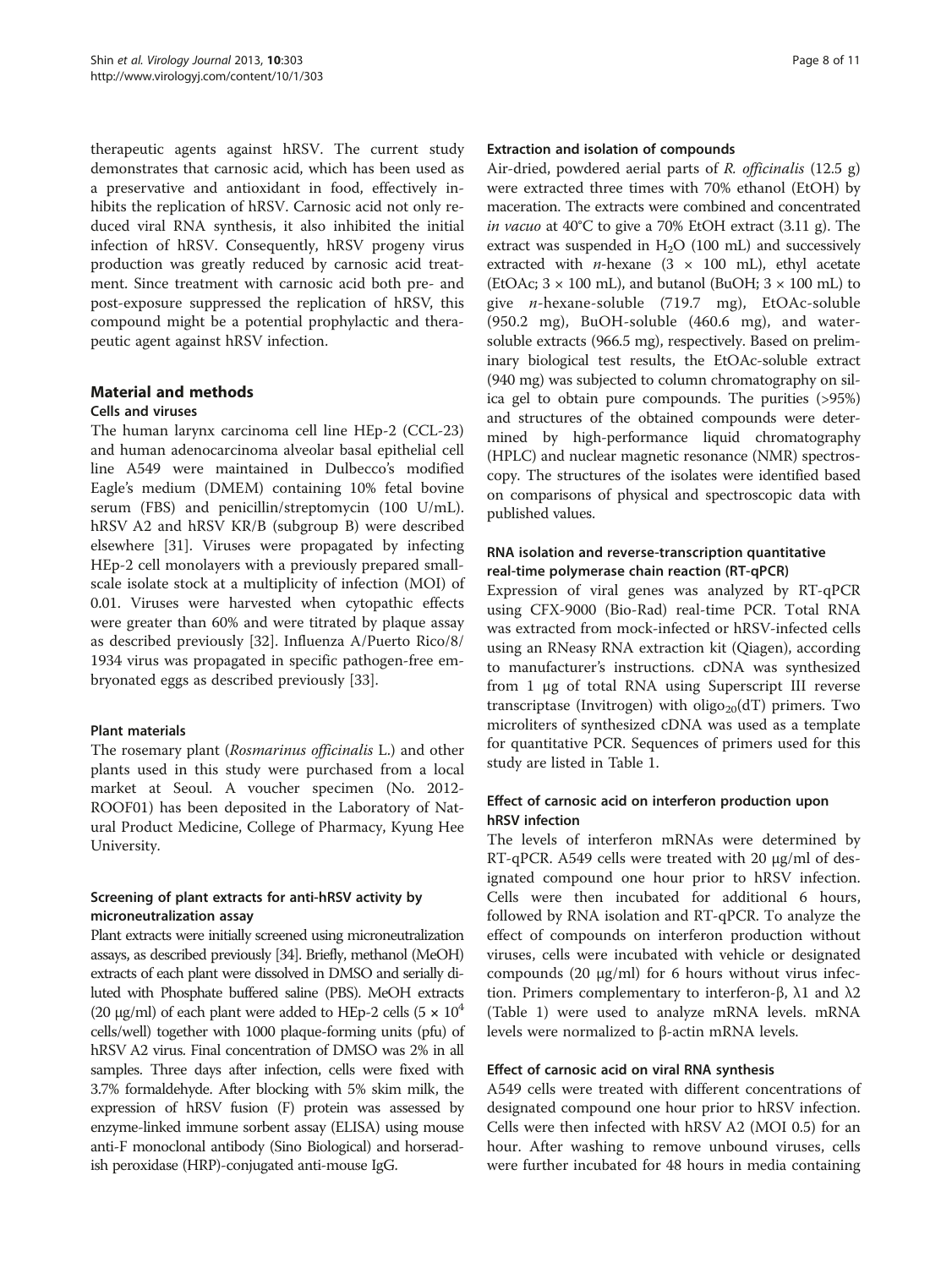<span id="page-8-0"></span>Table 1 List of primers used for RT-qPCR in this study

| <b>Target RNA</b>     | Sense (5'-3')                | Anti-sense                     |
|-----------------------|------------------------------|--------------------------------|
| hRSV A <sub>2</sub> F | CCACAATCCTCGCTGCAGTC         | GGCTCCTAGAGATGTGATAACGG        |
| hRSV A2 NS2           | ATTGGCATTAAGCCTACAAAGCA      | <b>CITGACTITGCTAAGAGCCATCT</b> |
| <b>hRSV A2 SH</b>     | AATTGGAAGCACACAGCTAC         | <b>TTGCATTTGCCCCAATGTT</b>     |
| hRSV B G              | <b>ATGATTGCAATACTAAA</b>     | ACACTGGTATACCAACC              |
| Influenza A NP        | <b>TGTGTATGGACCTGCCGTAGC</b> | CCATCCACACCAGTTGACTCTTG        |
| Influenza A M2/M1     | CITCTAACCGAGGTCGAAACGTA      | GGTGACAGGATTGGTCTTGTCTTTA      |
| Interferon- $\beta$   | GAACTTTGACATCCCTGAGGAGATT    | <b>TGCGGCGTCCTCCTTCT</b>       |
| Interferon-λ1 (IL-29) | GGACGCCTTGGAAGAGTCAC         | AGCTGGGAGAGGATGTGGT            |
| Interferon-λ2 (IL-28) | AGGGCCAAAGATGCCTTAGA         | <b>TCCAGAACCTTCAGCGTCAG</b>    |
| $\beta$ -actin        | <b>TGCCGCATCCTCTTCCTC</b>    | CGCCTTCACCGTTCCAGT             |

the same concentrations of each compound. Total RNAs were isolated and used for RT-qPCR. The replication of hRSV A2 virus was analyzed using primers complementary to F protein, SH protein and non-structural protein 1 (NS1). To determine the replication of hRSV B virus, primers complementary to NS2 and G protein of hRSV B type were used for quantitative PCR. The replication of influenza A virus was analyzed using primers complementary to NP protein and M2/M1 protein. Viral RNA levels were normalized to β-actin mRNA levels. Sequences of primers used are listed in Table 1.

#### Cytotoxicity assay

Cell viability was determined by a MTT (3-(4,5) dimenthylthiahiazo(−z-y1)-di-phenytetrazoliumromide) cell viability assay. A549 cells in a 96-well plate were cultured in DMEM containing increasing concentrations of carnosic acid for 48 h. Next, the culture medium was replaced with fresh medium containing 20 μl of MTT (5 mg/ml) for 4 h. After that the MTT containing medium was aspirated and 200 μl of DMSO was added to lyse the cells and solubilize the water insoluble formazone. Absorbance of the lysates was determined on a microplate reader at 570 nm.

#### Apoptosis assay

Carnosic acid-induced apoptosis was determined by annexin V and PI double labeling. Cells treated with or without carnosic acid for 24 or 48 hours were washed with PBS, and stained with 5 μl of FITC-conjugated annexin V and 5 μl of PI (50 μg/ml) in 100 μl binding buffer (10 mM HEPES at pH 7.4, 140 mM NaCl, and 2.5 mM  $CaCl<sub>2</sub>$ ). The fluorescence of annexin V and PI were monitored by FC500 fluorescence-activated cell sorting (FACS) cater-plus flow cytometry (Beckman Coulter, CA, USA) at an excitation wavelength of 488 nm and emission wavelengths of 525 and 625 nm, respectively. Five thousand events were collected per sample.

#### Virus yield-reduction assay

A549 cells were treated with designated extracts (20 μg/ml) 1 hour prior to hRSV inoculation. hRSV (MOI 0.5) was then added and cells were incubated for 1 hour to permit viral internalization. Free virus particles were removed by washing three times with phosphate-buffered saline (PBS), and infected cells were further incubated in medium containing 2% FBS and vehicle (DMSO) or 20 μg/ml of designated extracts. Viruses were harvested 3 days after infection and subsequently titrated by plaque assay. To determine the effect of carnosic acid, carnosic acid (20 μg/ml) was added to cells instead of extracts. Viruses were harvested 2 or 4 days after infection and subjected to plaque assay. Viral titer was expressed as pfu/mL.

#### Time-of-addition study

A549 cells were seeded and incubated overnight. Cells were treated with carnosic acid (10 μg/ml) at different time points before and after viral inoculation (MOI 0.5). Total RNA was prepared from cells 48 hours after viral inoculation, followed by RT-qPCR using primers specific for F and NS2 proteins. The effect of carnosic acid on the initial infection by hRSV was examined by treating cells with carnosic acid 1 hour prior to inoculation with virus. After inoculation, cells were incubated for 1 hour to allow viral internalization. Free virus and carnosic acid were removed by extensive washing with PBS. As a control, cells were treated with carnosic acid for an hour and washed before viral inoculation to exclude the possibility that carnosic acid altered viral infection or replication by affecting cell physiology. Total RNA was prepared from cells 48 hours after viral inoculation and subjected to RT-qPCR using primers specific for F and NS2 proteins, as described above.

#### Statistical analysis

Microneutralization assays and RT-qPCR assays were repeated at least three times. Values were expressed as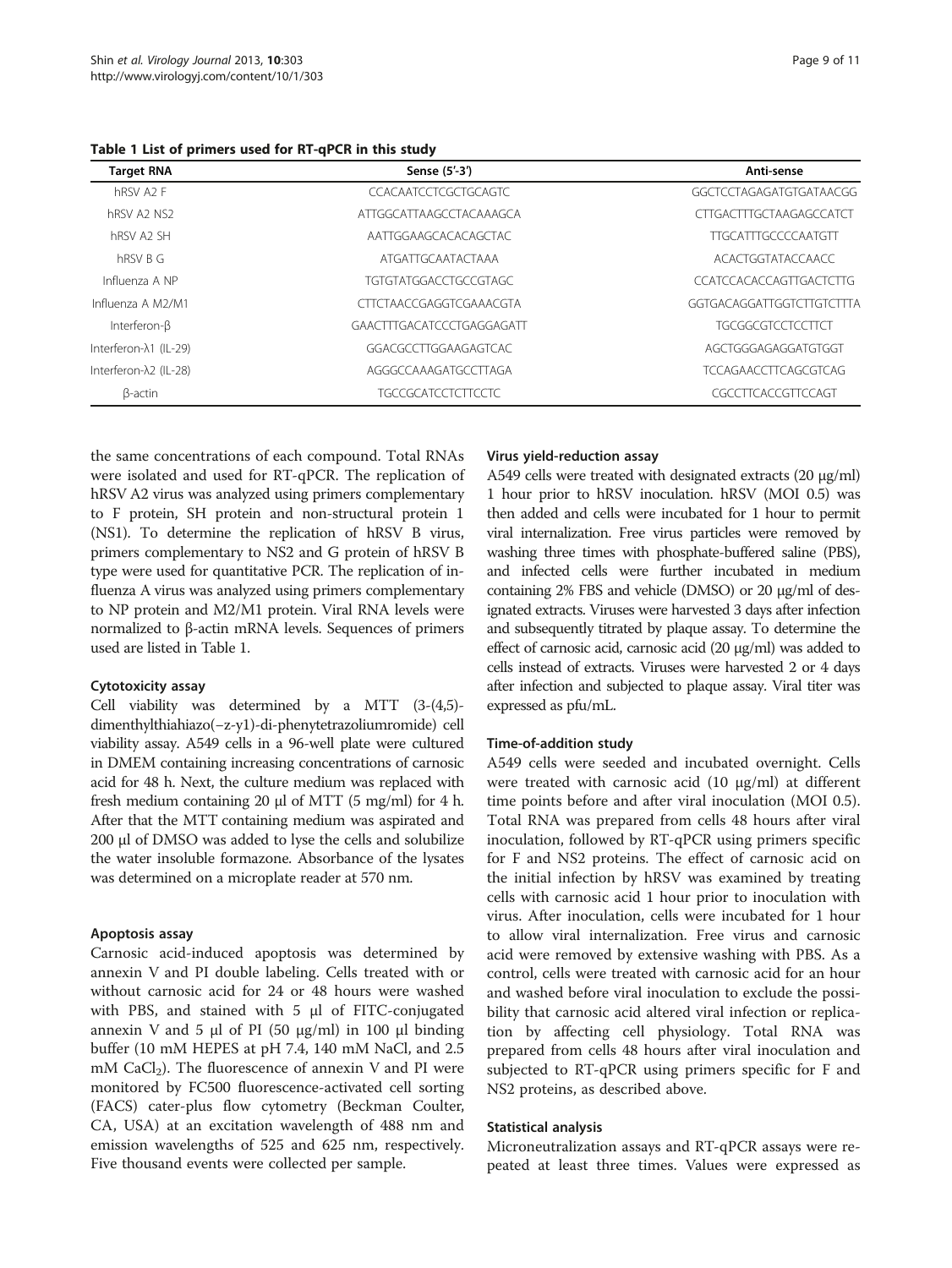<span id="page-9-0"></span>means and standard deviation from triplicate samples of a representative result. Statistical comparisons between the control and treated groups were analyzed using the Student's t-test. The level of statistical significance was set at either P<0.05 (\*), 0.01 (\*\*) or 0.001(\*\*\*).

#### Competing interests

The authors declare that they have no competing interests.

#### Authors' contributions

SHB, LNR, CJ, LKT and IKS designed and conceived the experiment. RB and JDS prepared the extracts, fractions and purified compounds. SHB, CMS, CHE and KHI participated in the studies on antiviral activity. SHB, CJ, JDS, LKT and IKS participated in data interpretation and wrote the manuscript. All authors read and approved the final manuscript.

#### Acknowledgements

This work was supported by a grant from the Kyung Hee University in 2012 (KHU-20120474).

#### Author details

<sup>1</sup>Department of Pharmaceutical Science, College of Pharmacy, Kyung Hee University, College of Pharmacy, 26 Kyungheedae-ro, Dongdaemun-gu, Seoul 130-701, Korea. <sup>2</sup> Department of Pharmaceutical Biochemistry and Department of Life and Nanopharmaceutical Science, College of Pharmacy, Kyung Hee University, 26 Kyungheedae-ro, Dongdaemun-gu, Seoul 130-701, Korea. <sup>3</sup>College of Pharmacy, Ewha Womans University, 52, Ewhayeodae-gil, Seodaemun-gu, Seoul 120-750, Korea.

#### Received: 25 June 2013 Accepted: 2 October 2013 Published: 8 October 2013

#### References

- 1. Hall CB, Weinberg GA, Iwane MK, Blumkin AK, Edwards KM, Staat MA, Auinger P, Griffin MR, Poehling KA, Erdman D, et al: The burden of respiratory syncytial virus infection in young children. N Engl J Med 2009, 360:588–598.
- Falsey AR, Hennessey PA, Formica MA, Cox C, Walsh EE: Respiratory syncytial virus infection in elderly and high-risk adults. N Engl J Med 2005, 352:1749–1759.
- 3. Nair H, Nokes DJ, Gessner BD, Dherani M, Madhi SA, Singleton RJ, O'Brien KL, Roca A, Wright PF, Bruce N, et al: Global burden of acute lower respiratory infections due to respiratory syncytial virus in young children: a systematic review and meta-analysis. Lancet 2010, 375:1545–1555.
- 4. American Academy of Pediatrics Subcommittee on Diagnosis and Management of Bronchiolitis: Diagnosis and management of bronchiolitis. Pediatrics 2006, 118:1774–1793.
- 5. Hall CB, McBride JT, Walsh EE, Bell DM, Gala CL, Hildreth S, Ten Eyck LG, Hall WJ: Aerosolized ribavirin treatment of infants with respiratory syncytial viral infection. A randomized double-blind study. N Engl J Med 1983, 308:1443–1447.
- 6. Guerguerian AM, Gauthier M, Lebel MH, Farrell CA, Lacroix J: Ribavirin in ventilated respiratory syncytial virus bronchiolitis. A randomized, placebo-controlled trial. Am J Respir Crit Care Med 1999, 160:829–834.
- 7. Law BJ, Wang EE, MacDonald N, McDonald J, Dobson S, Boucher F, Langley J, Robinson J, Mitchell I, Stephens D: Does ribavirin impact on the hospital course of children with respiratory syncytial virus (RSV) infection? An analysis using the pediatric investigators collaborative network on infections in Canada (PICNIC) RSV database. Pediatrics 1997, 99:E7.
- 8. Moler FW, Steinhart CM, Ohmit SE, Stidham GL: Effectiveness of ribavirin in otherwise well infants with respiratory syncytial virus-associated respiratory failure. Pediatric Critical Study Group. J Pediatr 1996, 128:422–428.
- Ma SC, But PP, Ooi VE, He YH, Lee SH, Lee SF, Lin RC: Antiviral amentoflavone from Selaginella sinensis. Biol Pharm Bull 2001, 24:311–312.
- 10. Ma SC, Du J, But PP, Deng XL, Zhang YW, Ooi VE, Xu HX, Lee SH, Lee SF: Antiviral Chinese medicinal herbs against respiratory syncytial virus. J Ethnopharmacol 2002, 79:205–211.
- 11. Li Y, Jiang R, Ooi LS, But PP, Ooi VE: Antiviral triterpenoids from the medicinal plant Schefflera heptaphylla. Phytother Res 2007, 21:466–470.
- 12. Wang KC, Chang JS, Lin LT, Chiang LC, Lin CC: Antiviral effect of cimicifugin from Cimicifuga foetida against human respiratory syncytial virus. Am J Chin Med 2012, 40:1033-1045.
- 13. Tena MT, Valcarcel M, Hidalgo PJ, Ubera JL: Supercritical fluid extraction of natural antioxidants from rosemary: comparison with liquid solvent sonication. Anal Chem 1997, 69:521–526.
- 14. al-Sereiti MR, Abu-Amer KM, Sen P: Pharmacology of rosemary (Rosmarinus officinalis Linn.) and its therapeutic potentials. Indian J Exp Biol 1999, 37:124–130.
- 15. Bernardes WA, Lucarini R, Tozatti MG, Flauzino LG, Souza MG, Turatti IC, Silva ML A e, Martins CH, da Silva Filho AA, Cunha WR: Antibacterial activity of the essential oil from Rosmarinus officinalis and its major components against oral pathogens. Z Naturforsch C 2010, 65:588-593.
- 16. Klancnik A, Guzej B, Kolar MH, Abramovic H, Mozina SS: In vitro antimicrobial and antioxidant activity of commercial rosemary extract formulations. J Food Prot 2009, 72:1744–1752.
- 17. Zegura B, Dobnik D, Niderl MH, Filipic M: Antioxidant and antigenotoxic effects of rosemary (Rosmarinus officinalis L.) extracts in Salmonella typhimurium TA98 and HepG2 cells. Environ Toxicol Pharmacol 2011, 32:296–305.
- 18. Schwarz K, Ternes W: Antioxidative constituents of Rosmarinus officinalis and Salvia officinalis. II. Isolation of carnosic acid and formation of other phenolic diterpenes. Z Lebensm Unters Forsch 1992, 195:99–103.
- 19. Einbond LS, Wu HA, Kashiwazaki R, He K, Roller M, Su T, Wang X, Goldsberry S: Carnosic acid inhibits the growth of ER-negative human breast cancer cells and synergizes with curcumin. Fitoterapia 2012, 83:1160–1168.
- Tai J, Cheung S, Wu M, Hasman D: Antiproliferation effect of Rosemary (Rosmarinus officinalis) on human ovarian cancer cells in vitro. Phytomedicine 2012, 19:436–443.
- 21. Kar S, Palit S, Ball WB, Das PK: Carnosic acid modulates Akt/IKK/NF-kappaB signaling by PP2A and induces intrinsic and extrinsic pathway mediated apoptosis in human prostate carcinoma PC-3 cells. Apoptosis 2012, 17:735–747.
- 22. Oluwatuyi M, Kaatz GW, Gibbons S: Antibacterial and resistance modifying activity of Rosmarinus officinalis. Phytochemistry 2004, 65:3249–3254.
- 23. Peng CH, Su JD, Chyau CC, Sung TY, Ho SS, Peng CC, Peng RY: Supercritical fluid extracts of rosemary leaves exhibit potent anti-inflammation and anti-tumor effects. Biosci Biotechnol Biochem 2007, 71:2223–2232.
- 24. Satoh T, Izumi M, Inukai Y, Tsutsumi Y, Nakayama N, Kosaka K, Shimojo Y, Kitajima C, Itoh K, Yokoi T, Shirasawa T: Carnosic acid protects neuronal HT22 Cells through activation of the antioxidant-responsive element in free carboxylic acid- and catechol hydroxyl moieties-dependent manners. Neurosci Lett 2008, 434:260–265.
- 25. Paris A, Strukeli B, Renko M, Turk V, Pukl M, Umek A, Korant BD: Inhibitory effect of carnosic acid on HIV-1 protease in cell-free assays [corrected]. J Nat Prod 1993, 56:1426–1430.
- 26. Goswami R, Majumdar T, Dhar J, Chattopadhyay S, Bandyopadhyay SK, Verbovetskaya V, Sen GC, Barik S: Viral degradasome hijacks mitochondria to suppress innate immunity. Cell Res 2013, 23:1025–1042.
- 27. Swedan S, Andrews J, Majumdar T, Musiyenko A, Barik S: Multiple functional domains and complexes of the two nonstructural proteins of human respiratory syncytial virus contribute to interferon suppression and cellular location. J Virol 2011, 85:10090–10100.
- 28. Ling Z, Tran KC, Teng MN: Human respiratory syncytial virus nonstructural protein NS2 antagonizes the activation of beta interferon transcription by interacting with RIG-I. J Virol 2009, 83:3734–3742.
- 29. Spann KM, Tran KC, Chi B, Rabin RL, Collins PL: Suppression of the induction of alpha, beta, and lambda interferons by the NS1 and NS2 proteins of human respiratory syncytial virus in human epithelial cells and macrophages [corrected]. J Virol 2004, 78:4363–4369.
- 30. Fearns R, Collins PL: Role of the M2-1 transcription antitermination protein of respiratory syncytial virus in sequential transcription. J Virol 1999, 73:5852–5864.
- 31. Jang JE, Lee JB, Kim KH, Park SM, Shim BS, Cheon IS, Song MK, Chang J: Evaluation of protective efficacy of respiratory syncytial virus vaccine against A and B subgroup human isolates in Korea. PLoS One 2011, 6:e23797
- 32. McKimm-Breschkin JL: A simplified plaque assay for respiratory syncytial virus–direct visualization of plaques without immunostaining. J Virol Methods 2004, 120:113–117.